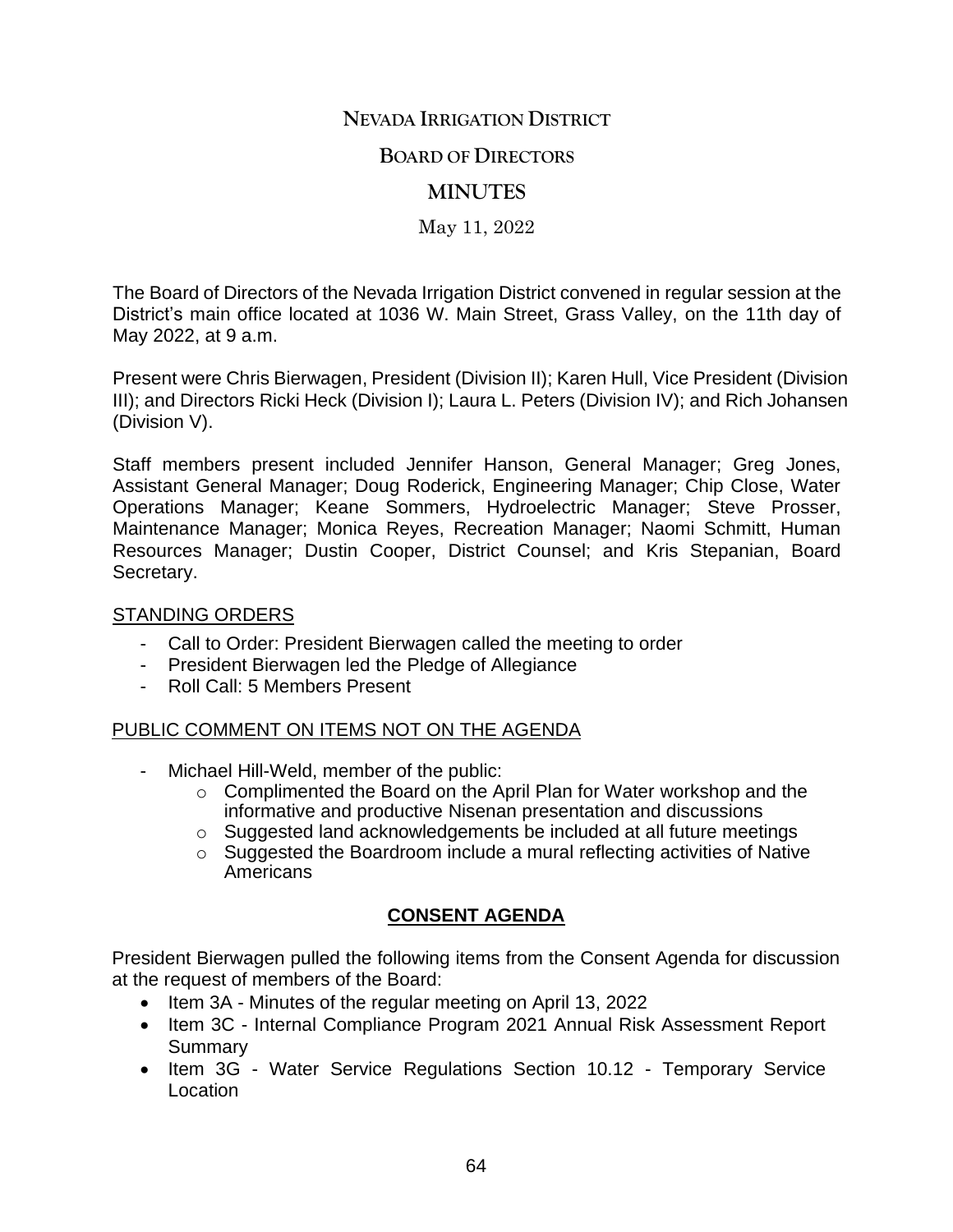Public Comment: None

**Director Heck motioned for approval of the Consent Agenda, excluding Items 3A, 3C, and 3G. Director Johansen seconded the motion, and it was unanimously approved.** 

The following Consent Agenda items were approved:

#### AB 361 COMPLIANCE – BROWN ACT/COVID-19 TELECONFERENCE AND REMOTE MEETING REQUIREMENTS

**Adopted Resolution No. 2022 – AB 361 Compliance- Brown Act/Covid19 Teleconference and Remote Meeting Requirements. M/S/C Heck/Johansen, unanimously approved.** 

#### WATER SERVICE REGULATIONS SECTION 10.12 - TEMPORARY SERVICE LOCATION

**Approved revisions to Rules & Regulations Section 10.12 - Temporary Service Location. M/S/C Heck/Johansen, unanimously approved.** 

### HEMPHILL DIVERSION STRUCTURE FISH PASSAGE PROJECT (PROJECT #7032) CONSTRUCTION CONTRACT

**Awarded a construction contract to Westcon Construction Corp. for the Hemphill Diversion Structure Project in the amount of \$2,564,684, and authorized the General Manager to execute the appropriate documents. M/S/C Heck/Johansen, unanimously approved.** 

#### CONTRACT FOR THE FALL CREEK FLUME REPAIR (PROJECT #2404)

**Award a sole-sourced agreement to PG&E in the amount of \$125,000 for construction support for the Fall Creek Flume Repair Project and authorize the General Manager to execute the appropriate documents. M/S/C Heck, Johansen, unanimously approved.** 

WARRANTS, PROJECT AND FACILITIES REPORT AND INVESTMENT REPORT **Ratified the issuance of warrants by receiving and filing the check registers, Project and Facility Report, and Investment Transaction Report for the period April 9 to April 22, 2022. M/S/C Heck/Johansen, unanimously approved.** 

Items pulled from the Consent Agenda for discussion:

## INTERNAL COMPLIANCE PROGRAM 2021 ANNUAL RISK ASSESSMENT REPORT **SUMMARY**

Keane Sommers, Hydroelectric Manager, presented the item.

Board Discussion ensued regarding the analysis process, completion of assessment by internal staff vs. a third party, best practices, and frequency.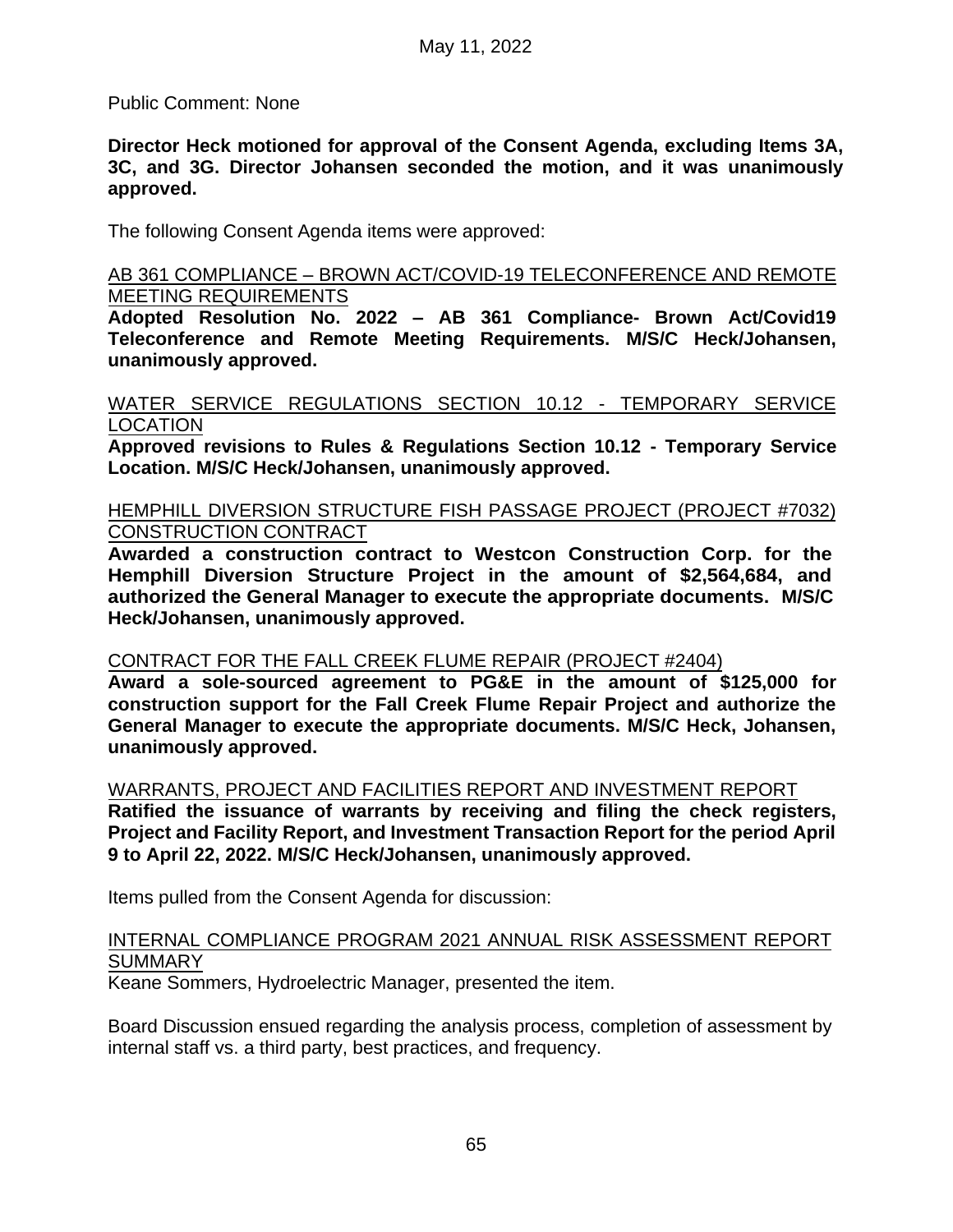Public Comment: None

**Received and filed the NID 2021 Annual Risk Assessment Report, as prepared in accordance with the Nevada Irrigation District Internal Compliance Program M/S/C Hull/Heck, unanimously approved.** 

MINUTES OF THE REGULAR MEETING ON APRIL 13, 2022 Public Comment: None

**Approved as amended on Page 50, to reflect that Director Peters requested an agenda item to "provide a list of the scope and deliverables for the task orders of the \$2.6 million HDR contract". M/S/C Peters/Hull, unanimously approved.**

BUDGET TO ACTUAL REPORTS – PRELIMINARY FOR THE YEAR TO DATE ENDING DECEMBER 31, 2021 Jennifer Hanson, General Manager, presented the item.

Board discussion ensued regarding account reporting vs. managerial accounting reporting, workshop format managerial summary report, and minimizing errors and risks by producing reports out of system without manipulations.

Public Comment: None

**Received and filed the Budget to Actual Reports – Preliminary for the year to date ending December 31, 2021. M/S/C Hull/Heck, unanimously approved.** 

## **GENERAL ORDERS**

PLAN FOR WATER CONSULTING CONTRACT

Doug Roderick, Engineering Manager, presented the item.

Board discussion ensued regarding indemnity, exceptions, and public information/input to be handled through the District and then shared with the consultant.

Public Comment: None

**Awarded a consulting contract with WEST Consultants Inc. for professional engineering services for the Plan for Water in the amount of \$1,024,291, and authorized the General Manager to execute the appropriate documents. M/S/C Heck/Johansen, unanimously approved.** 

2022 COLLECTION AGREEMENT BETWEEN NEVADA IRRIGATION DISTRICT AND THE U.S. FOREST SERVICE

Jennifer Hanson, General Manager and Monica Reyes, Recreation Manager, presented the item.

Board discussion ensued regarding fire restrictions.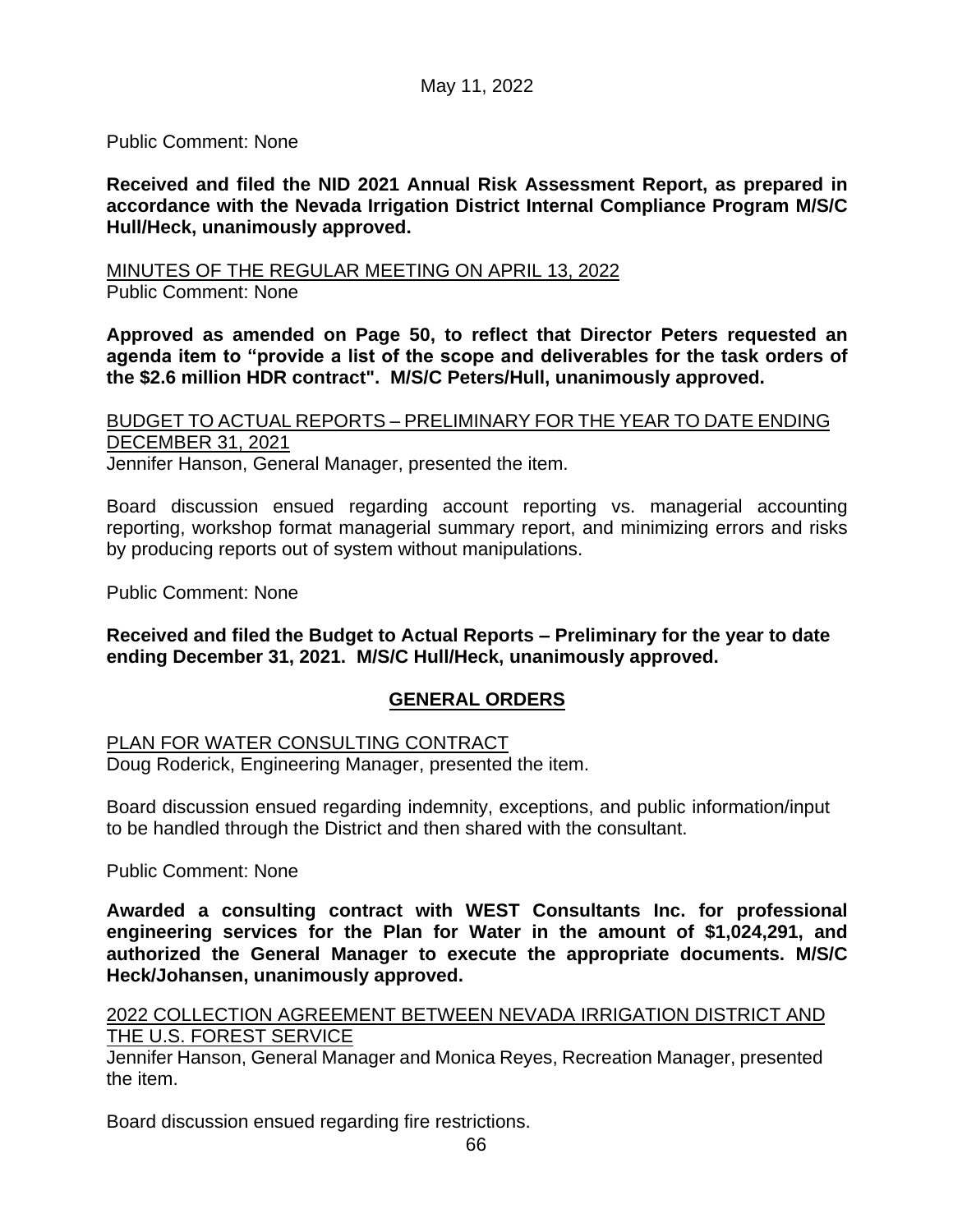Public Comment: None

**Adopted Resolution 2022-28 - 2022 Collection Agreement Between Nevada Irrigation District and the U.S. Department of Agriculture, U.S. Forest Service Tahoe National Forest, and approved the proposed amendment to the 2022 Annual Budget. M/S/C Heck/Hull, unanimously approved.**

## GENERAL MANAGER'S REPORT

Jennifer Hanson, General Manager, reported on the following items:

- Mulch Magic Giveaway on May 14th at the Nevada County Fairgrounds
- No Motor Day on May 17th at Scotts Flat Lake
	- Chip Close, Water Operations Manager, provided a water update:
		- o Storage update
		- o Water purchase in late summer from PG&E (as needed)
		- o Weekly meetings with Hydroelectric & Water Operations Departments, PG&E and PCWA
		- o VA discussions underway
		- o Drought update and anticipated Drought Resolution at upcoming Board meeting
		- o Conservation efforts in April
		- o Attendance at the Home & Garden Show and Kid's Fire Safe Event
		- o Discussed adding Water Supply update slides presented at Board meetings to the website following each presentation

# BOARD OF DIRECTORS' ITEMS / REPORTS

Director Heck, Division I, reported on the following items:

- Attended ACWA Spring Conference, encouraged other Board members to go in the future and shared highlights:
	- o Federal funding opportunities
	- o Drought
	- o Fires from water agency perspectives
- Speaking at Cement Hill Homeowners Association meeting
- Attending a Greenhorn Firewise Community meeting next week

Director Johansen, Division V, reported on the following items:

- Attended California Farm Bureau's Water Forum and shared highlights

Director Hull, Division III, reported on the following items:

- In flower season and extremely grateful for NID water

Director Peters, Division IV, reported on the following items:

- Attended ACWA Spring Conference, and shared highlights
	- o Water perspective of Caldor Fire
	- $\circ$  Growing trend of water/sewer agencies placing fixed fees on county tax rolls
	- o Voluntary Agreement Discussions
- Attended Placer County Ag Commission meeting